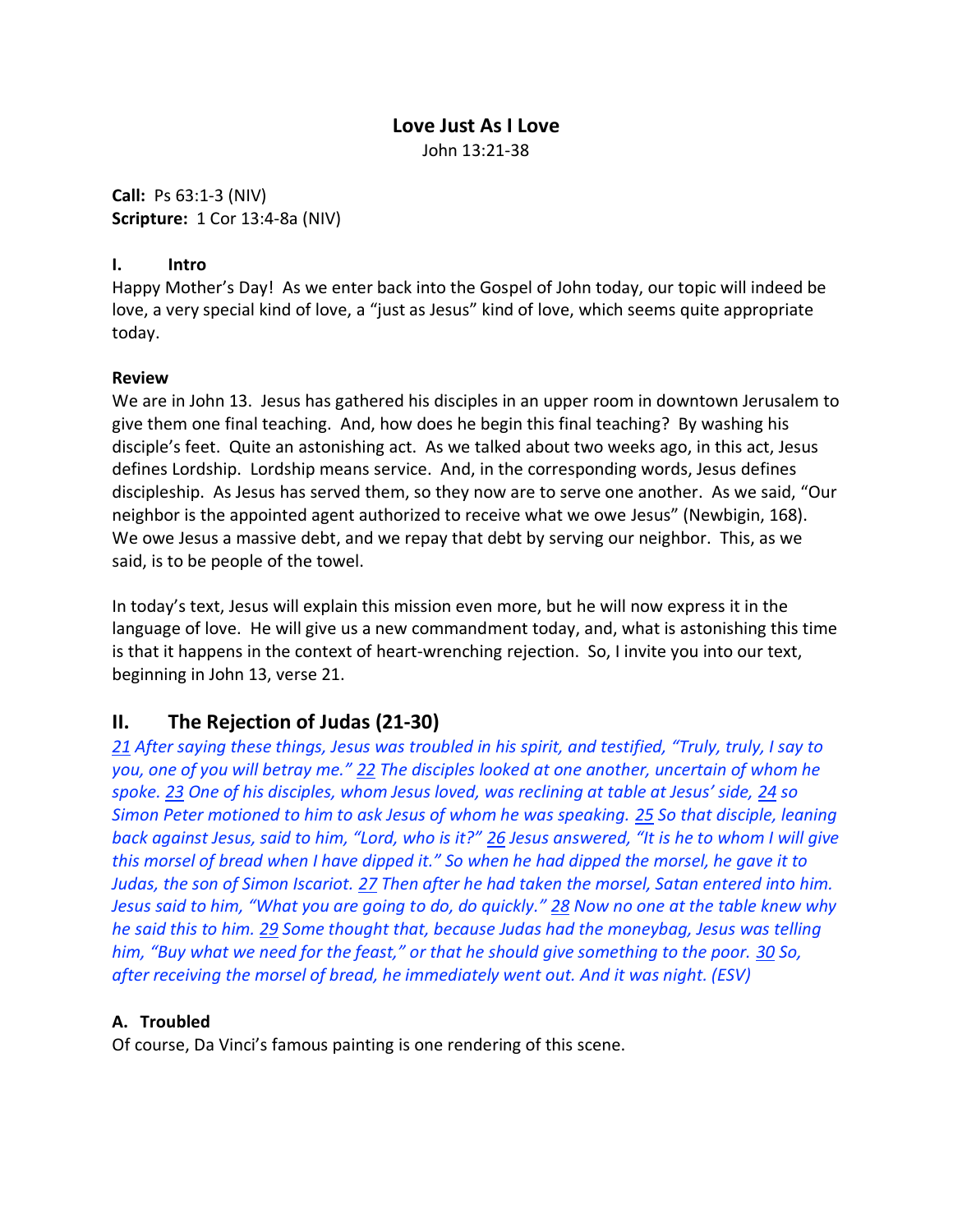Jesus begins this scene by being troubled. Why is he troubled? Because he knows that one of his closest friends will betray him. So, for the third time in this chapter alone, the subject of Judas' rejection arises.

### **B. The Disciple Whom Jesus Loved**

We are also introduced here to the disciple whom Jesus loved, sitting next to Jesus. The traditional view is that John, the writer of this Gospel, is, in fact, the disciple whom Jesus loved. But, there is much debate about who this disciple is, which means many books have been written about it. But, maybe that's not the point. Jesus loves his own and will love them to the end. John has already told us that in verse 1 of this chapter. Jesus is the great lover! Therefore, we all can say that we are the disciples whom Jesus loves.So, maybe it's not as important to name who the disciple is as much as it is to identify with him as being in an intimate relationship with Jesus.

### **C. The Conversation**

Now because the disciple whom Jesus loved is in a seat of honor, he can easily speak to Jesus privately. And, so it seems Peter, who is farther away, gets this disciple to ask Jesus who the betrayer is. Jesus then takes some bread and serves it to Judas Iscariot. Since we know the end of the story, it seems obvious what is happening. However, on that night, no one besides Jesus knows what is happening. Ignorance and confusion reign on this night for the disciples, which is probably a good thing because Peter probably would have killed Judas if he had actually understood what was going on!

## **D. Love's Last Appeal For Judas**

It's generally assumed that Judas has also been placed in a seat of honor next to Jesus, on the other side from the disciple whom Jesus loved. If this is the case, then Jesus can easily serve Judas the bread.

Regardless of how this happens, Jesus serving bread to Judas can be seen as another instance of his extraordinary love, this time to the most despised character of the story. Jesus serves Judas bread, an act of love and friendship. This is love's last appeal for Judas.

Judas, in turn, receives the bread, and Jesus' command to go quickly. So he does. He leaves quickly. Notice that Judas, even under the control of Satan, does what Jesus says. Who's truly in charge of this situation? Jesus is.

Now, if you know anything about meals in the ancient world, you'll know that this is about the worst thing you could do. When you share a meal with someone in the ancient world, it means you are friends. It means intimate relationship. So, a betrayal of someone after a shared meal is about the most despicable act anyone could do.

And Judas leaves.

## **E. The Judas View**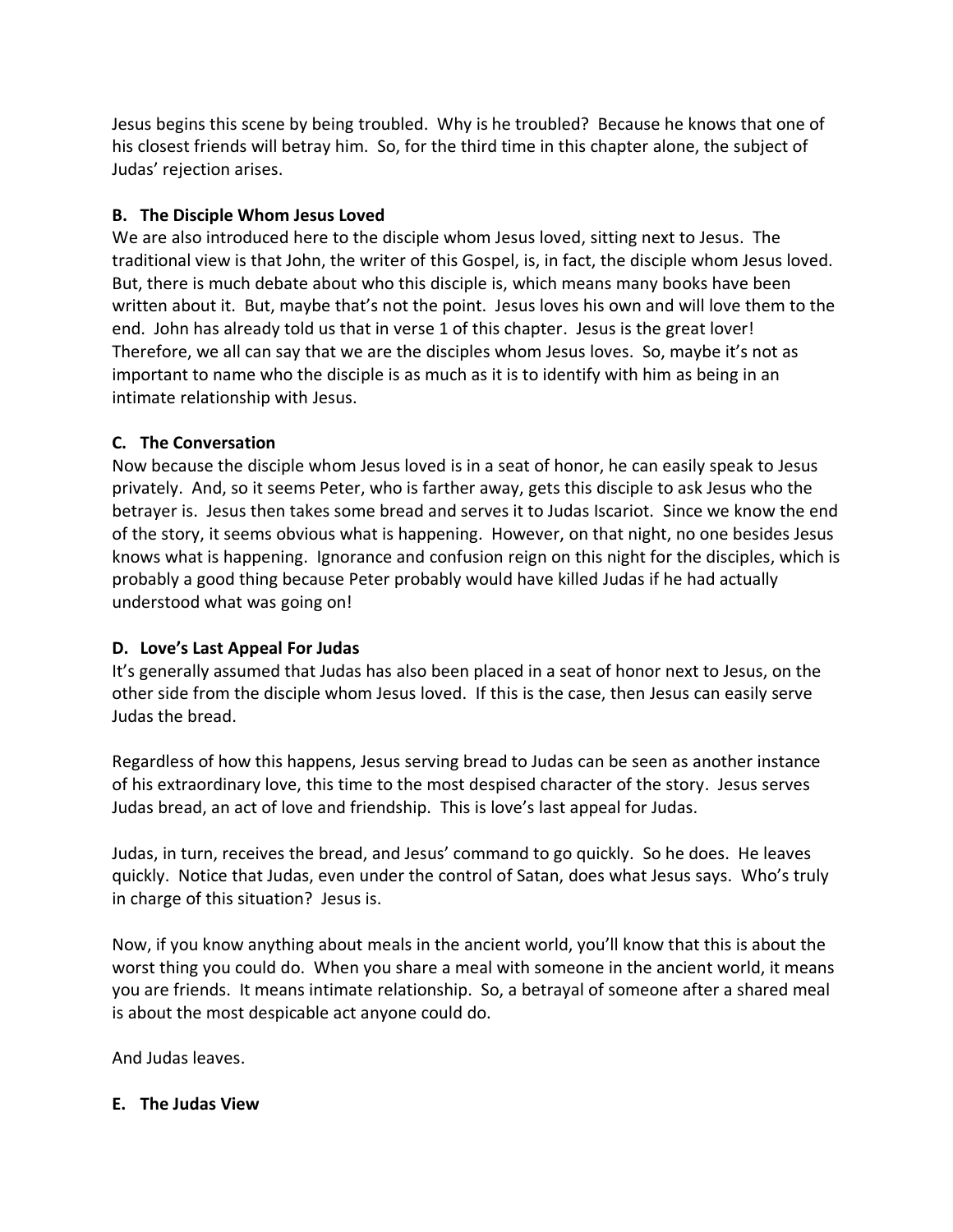Now, let's reflect for a moment about what has happened so far. Remember in our footwashing study from two weeks ago, we made the observation that as the disciples enter that room that night, they were discussing who would be the greatest in Jesus' coming kingdom. They enter that room with imaginations alive with dreams of palaces and crowns and thrones. They entered that room that night, the night before the cross, expecting Jesus to give them the battle plan setting up a political kingdom and destroying the Romans.

Then, Jesus grabs a towel and basin and washes their feet – *all* the disciple's feet, which means he washes Judas' feet. Jesus washes his enemy's feet. Would you have? I think I would have skipped him. Jesus doesn't skip him. He washes Judas' feet. As we said then, Jesus turns everything upside-down and inside-out in the foot-washing moment. His kingdom will not come by destroying the Romans. It will not come with a sword. His kingdom will come by serving the Romans, the enemies. His kingdom will come with a towel and basin.

And, I can imagine Judas looking at the towel and basin and saying in his mind, "You have to be kidding me. This is the way to destroy the Romans? With a towel and a basin. Are you kidding me Jesus? This is *not* what I signed up for! I signed up for destroying the Romans! I signed up to carry a sword! I will not serve the Romans! I hate them! You're crazy Jesus! I'm out of here!"

#### **F. And It Was Night**

And, unable to come to terms with this upside-down, inside-out kingdom, he leaves *"and it was night."* Judas chooses the night over the day. Satan had found a willing partner in Judas, and Judas walks away from the light of the world.

#### **G. Rejection**

Jesus is rejected by Judas. Judas is the first of all of Jesus' closest friends rejecting him when he needs them most. And, we get another rejection prediction in only a few verses. We're going to skip to verses 36-38 and come back to verses 31-35 afterward.

# **III. The Rejection of Peter Predicted (36-38)**

*36 Simon Peter said to him, "Lord, where are you going?" Jesus answered him, "Where I am going you cannot follow me now, but you will follow afterward." 37 Peter said to him, "Lord, why can I not follow you now? I will lay down my life for you." 38 Jesus answered, "Will you lay down your life for me? Truly, truly, I say to you, the rooster will not crow till you have denied me three times." (ESV)*

## **A. Peter's Rejection is Coming**

Prideful Peter. Peter questions Jesus and Jesus' plan, and makes an impulsive promise. Perhaps he's still thinking he will be the greatest, and he'll show it by laying his life down for his Lord? But, Jesus tells him plainly. Peter, you will reject me. You will deny me three times before the rooster crows even tonight! And, of course, this prediction comes true.

#### **B. The Rejection Theme**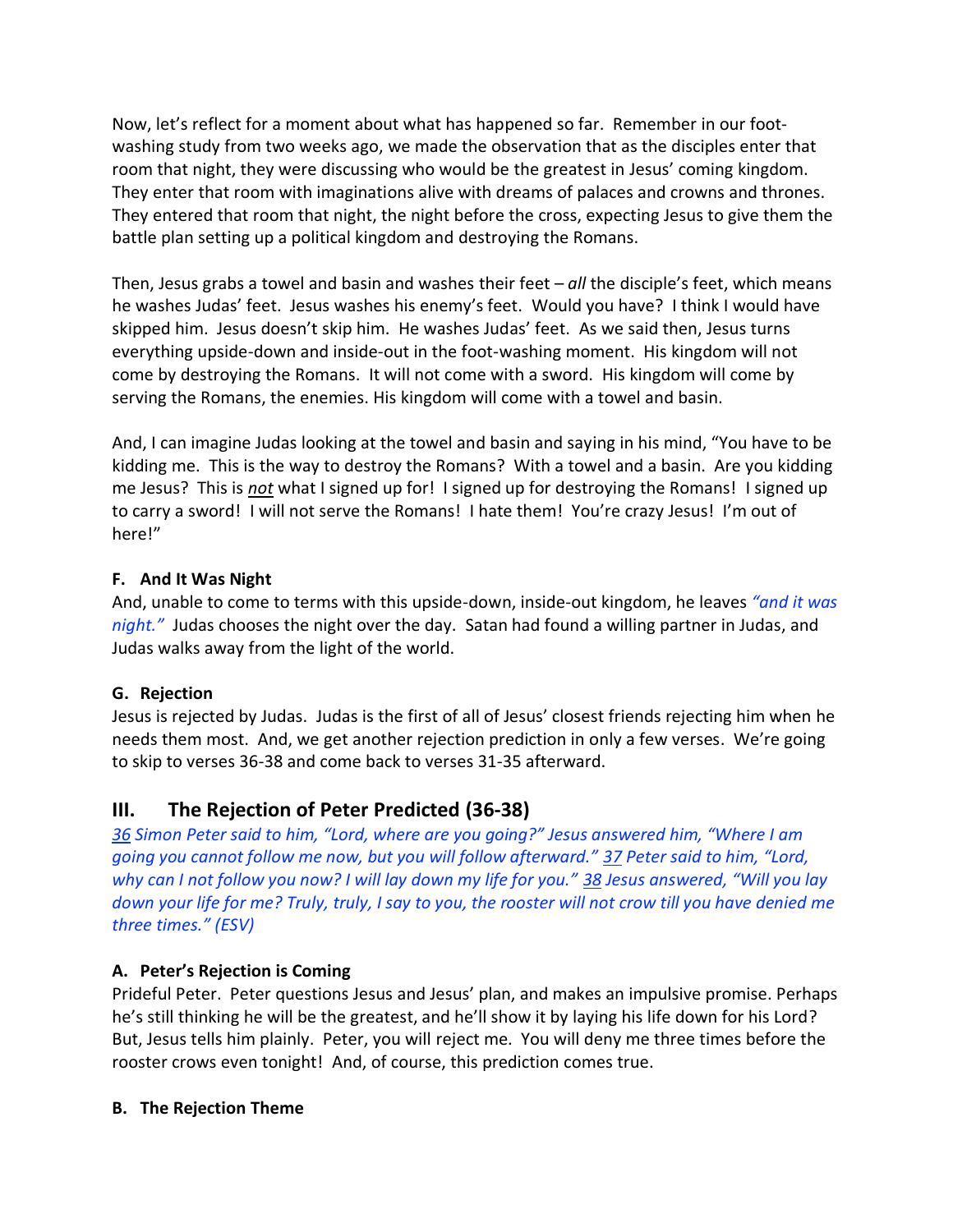Jesus was rejected. The Lord of Glory was rejected by his closest friends. Have you ever felt the pain of rejection? I think we all have at some point in our lives. Jobs, teams, relationships – I think we've all been there. Perhaps you're in the midst of that kind of pain right now, perhaps even as a mother? Jesus felt that pain of rejection that night, the night before the cross. Jesus, our Lord and Savior, was abandoned by all. He certainly was *"a man of sorrows, acquainted with grief, despised and rejected by mankind"* (Isa 53:3).

I think this text can be a good reminder for us that we can stand nearest the Lord, not when we are triumphant, but when we are on our knees in pain, because we know he's been there too. He's been there! He knows what it's like. Psalms says the Lord draws near to the brokenhearted, and that he gathers all of our tears in a bottle (Ps 34:18; 56:8). As we saw at the grave of Lazarus in chapter 11, Jesus weeps with us when we weep. He will eventually make everything right. He will eventually wipe every tear from every eye (Rev 21:4). But as Darrell Johnson says, "as long as there are tears, Jesus, the foot-washing Lord, will cry them with you."

And, what is astonishing, is that in the midst of all of this rejection, Jesus turns our attention to love, verse 31, which begins the centerpiece of this text.

# **IV. The "Just As" Love (31-35)**

*31 When he [Judas] had gone out, Jesus said, "Now is the Son of Man glorified, and God is glorified in him. 32 If God is glorified in him, God will also glorify him in himself, and glorify him at once. 33 Little children, yet a little while I am with you. You will seek me, and just as I said to the Jews, so now I also say to you, 'Where I am going you cannot come.' 34 A new commandment I give to you, that you love one another: just as I have loved you, you also are to love one another. 35 By this all people will know that you are my disciples, if you have love for one another." (ESV)*

#### **A. Glory**

With Judas' exit to do what he will do, the great moment of glorification can begin. As we have said all along, glory is a character word. And when will God's character be revealed most splendidly? At the cross. The cross is the revelation of the depth of God's love for us. *"For God so loved the world, he sent his son…"* The weekend that will change the world has begun, and the glory of God will shine forth most brilliantly in the cross. The horror and shame of that event reveal the extraordinary lengths God's love will go for you and I and this world. The cross is the supreme example of genuine love.

#### **B. The Commandment**

And, it will form the basis of the new commandment. "*A new commandment I give to you, that you love one another: just as I have loved you, you also are to love one another. By this all people will know that you are my disciples, if you have love for one another."*

In some ways, this goes beyond anything God has ever said to his people before. Up to this point in history, the highest level of love has been, *"Love your neighbor as yourself"* (Lev 19:18, 19:34; Matt 5:43, 22:39; Mark 12:31; Luke 10:27). In other words, you make sure you have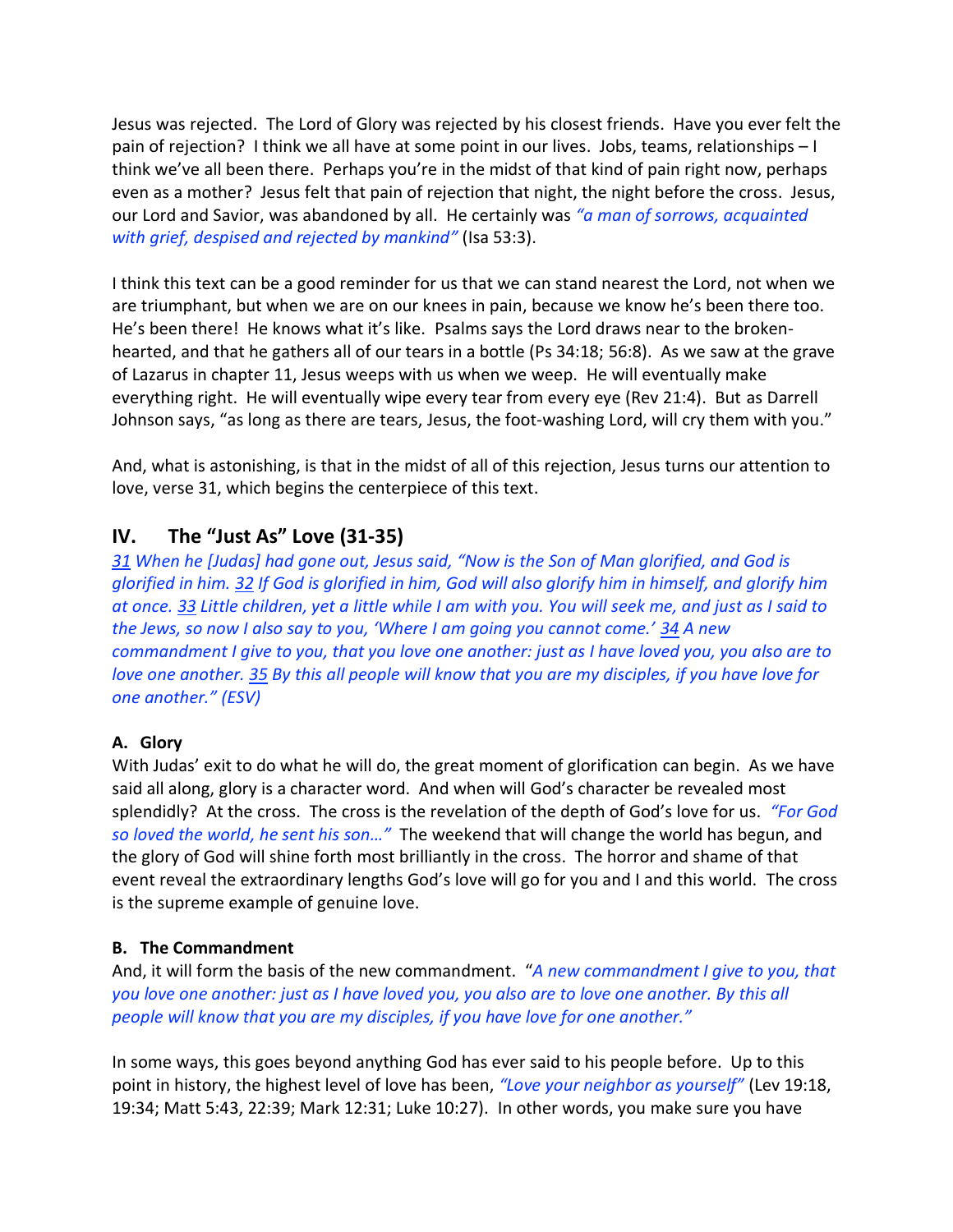food, make sure your neighbor has food. You make sure you have shelter, make sure your neighbor has shelter. You make sure you have clothing, make sure your neighbor has clothing. And on and on it goes.

But, now, "*love one another just as I have loved you."* We now have the standard and example before us. Jesus has lived his whole life giving his life away for us, culminating in the cross, so that we might live and enjoy the blessings of His kingdom forever. We're to love one another *just as* he has loved us, by doing the same thing, by giving our lives away for others with the same kind of love. This is the new commandment, love *just as* Jesus loved.

#### **C. Our Mark**

And, this is what marks us out as his followers. Love *just as* he loved is our defining mark. We give our lives away *just as* he gave his life away. Disciples of other lords or other gods are known by other things. Disciples of Jesus, the foot-washing Lord, are known by the way they love. If you belong to Jesus, this marks you. The mark of the old humanity is clamoring over one another for power and status, clamoring over one another to get to the top, clamoring over one another to be a great one. The mark of the new humanity, of followers of the foot-washing Lord, is laying aside grasping for more, clamoring instead to become first string foot washers. What marks us is seeking the good of others regardless of cost to self, *just as* Jesus did for us. This is how people know we are Christians. They won't know us by our going to church or our reading our Bibles or the clothes we wear or even the words we say. They won't know us by whether we wear masks or not or by who we follow on-line or by our politics. They'll know us by how we love within our mask-wearing, within our social media presence and within our politics. We love *just as* he loves.

## **V. Implications**

#### **A. Love of Enemies**

On one level, this is love for enemies. Jesus did wash Judas' feet, didn't he? Jesus gave his life away for Judas didn't he. Jesus appealed in love to Judas over and over again, didn't he? Love one another *just as* Jesus loves us includes our enemies.

### In Matthew 5, Jesus says, *44 "But I say to you, love your enemies and pray for those who persecute you.*

We usually demonize, antagonize or simply skip over those who have betrayed us or rejected us or abandoned us. I know for me, a relationship goes bad in my life, and it's so easy to turn to hate or to simply ignore the other person. But, what would it look like to love *just as* Jesus loves in those situations, to seek the good of the other regardless of cost to me? At the very least, I think it includes being respectful, being fair-minded and praying for them, maybe even offering bread to them.

#### **B. Love of Church Family**

On another level though, this is also love to one another within the church – which may also include our enemy. In the upper room that night, Jesus is with his followers. And he says "one